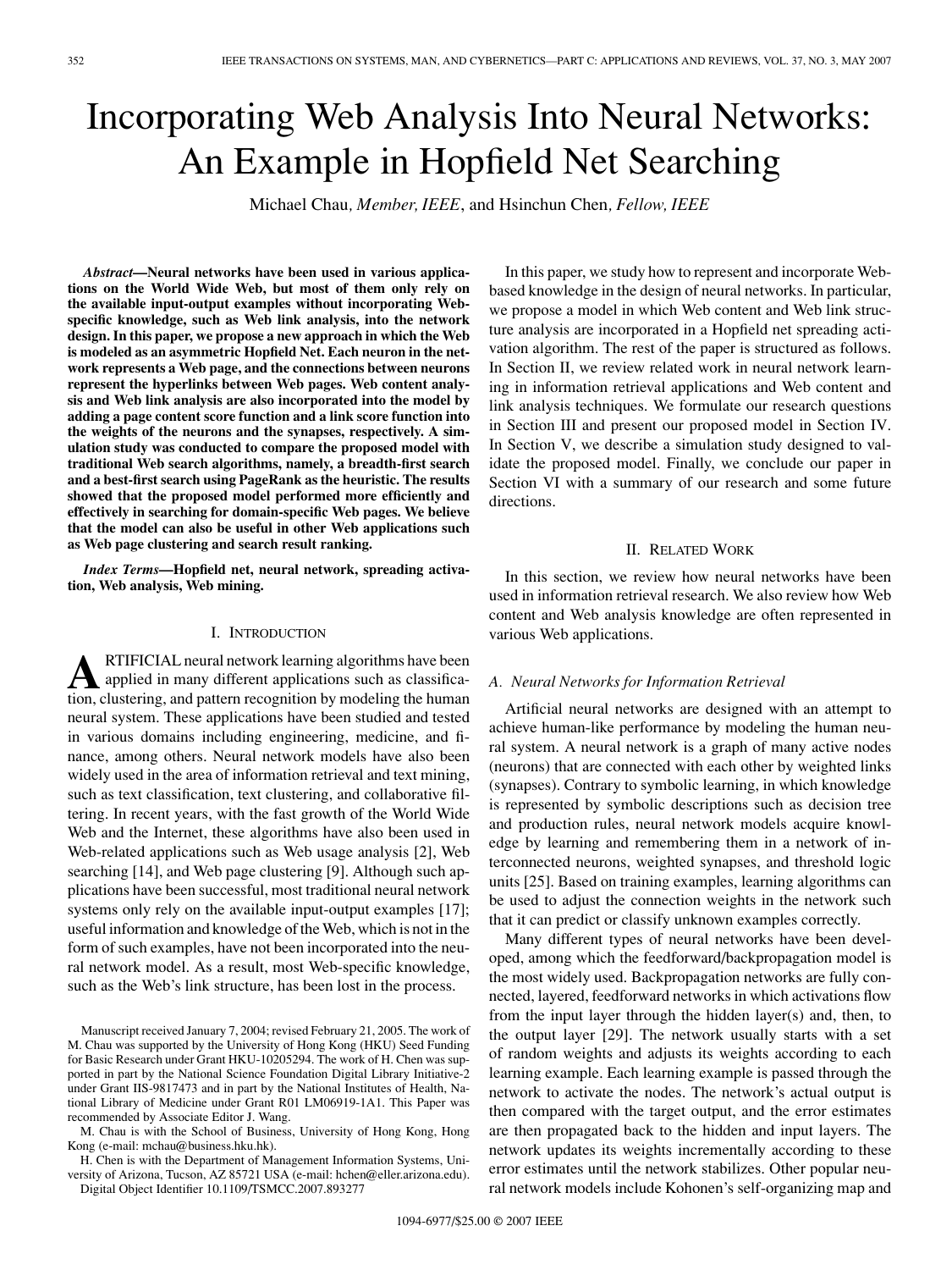the Hopfield network. Self-organizing maps have been widely used in unsupervised learning, clustering, and pattern recognition [19]; Hopfield networks have been used mostly in search and optimization applications [16], as well as in other graph problems [31].

In information retrieval systems, neural network programs have been applied to text classification, usually employing the backpropagation neural network [22]. Using the vector space model, term frequencies or  $TF \times IDF$  scores (term frequency multiplied by inverse document frequency) of the terms are used to form a vector which can be used as the input to the network. Text clustering is another area in which neural network algorithms have been applied. For example, Kohonen's self-organizing map has been widely used for text clustering [20], [24].

Spreading activation algorithms have also been used in document searching and concept retrieval [3], [11]. In the adaptive information retrieval (AIR) system [3], keywords, documents, and authors are represented by the neurons in a neural network, and the relationships among these entities, as measured by conditional probabilities, are represented by the synaptic weights between the neurons. When a search query is received by the system, the corresponding nodes will "fire" and activate the network to retrieve the relevant results. Chen and Ng [11] use a Hopfield net to model a concept space, which consists of a network of semantically related concepts extracted from documents. Concepts (terms) are represented by the neurons, and their semantic distances are represented by the synaptic weights. They apply the spreading activation algorithm over the network to retrieve relevant concepts from the network.

Although neural networks have been applied in Web applications, most such applications do not make use of the specific characteristics of the Web; instead, they only rely on traditional representation such as the vector space model. Important additional information about a Web page, such as the Web link structure information, often is not effectively incorporated.

## *B. Knowledge Representation on the Web*

There are different ways to represent and analyze the content and structure of the Web. In general, they can be classified into two categories, namely, content-based approaches and linkbased approaches. We review the two approaches in this section.

*1) Content-Based Approaches:* Content-based approaches rely on the actual content of a page to infer information about it. Although the traditional vector space model has been used in most Web applications for Web content analysis, the actual hypertext markup language (HTML) content of a Web page provides some additional information about the page itself. For example, the title or the body text of a Web page can be analyzed to determine whether the page is relevant to a target domain. Domain knowledge can also be incorporated into the analysis to improve the results. For example, words can be checked against a list of domain-specific terminology. In addition, the uniform resource locator (URL) address of a Web page often contains useful information about the page, such as the Web domain name and some relevant keywords.

*2) Link-Based Approaches:* In recent years, Web link structure has been widely used to infer important information about pages. Intuitively, the author of a Web page A places a link to Web page B if he or she believes that B is relevant to A, or of good quality. Usually, the larger the number of in-links (the hyperlinks pointing to a page), the better a page is considered to be. The reason is that a page referenced by more people is likely to be more important than is the page that is seldom referenced.

By analyzing the pages containing the current URL, we can also obtain the anchor text that describes a link. Anchor text provides a good description of the target page because it represents how other people linking to the page actually describe it. Several studies have tried to make use of anchor text or the text nearby to predict the content of the target page [1], [12].

In addition, it is reasonable to give a link from an authoritative source (such as Yahoo) a higher weight than a link from an unimportant personal homepage. Several algorithms have been developed to address this problem. Among these, PageRank and hyperlink-induced topic search (HITS) are the two most widely used algorithms.

The PageRank algorithm is computed by weighting each inlink to a page proportionally to the quality of the page containing the in-link [4]. The qualities of these referring pages are also determined by PageRank. A Web page has a high PageRank if the page is linked from many other pages, and the scores will be even higher if these referring pages are also good pages (pages that have high PageRank scores). The PageRank algorithm was applied in the commercial search engine Google and was shown to be very effective for ranking the search results [4].

Kleinberg [18] proposed a similar method called HITS. In the HITS algorithm, authority pages are defined as high-quality pages related to a particular topic or search query. Hub pages are those that are not necessarily authority pages themselves but provide pointers to other authority pages. A page that many others point to should be a good authority, and a page that points to many others should be a good hub. Based on this intuition, two scores are calculated in the HITS algorithm for each Web page: an authority score and a hub score. A page with a high authority score is the one pointed to by many hubs, and a page with a high hub score is the one that points to many authorities. One example that applies the HITS algorithm is the Clever search engine [5], which achieves a higher user evaluation than does the manually compiled directory of Yahoo.

# III. RESEARCH QUESTIONS

As discussed earlier, most Web retrieval applications only use traditional neural network models in a way similar to those used in other information retrieval systems. The useful contentbased and link-based knowledge extracted from the Web has not been effectively incorporated in such neural network models. We suggest that by incorporating such knowledge into neural networks, their performance can be improved over traditional models. We pose the following research questions: 1) can we represent the World Wide Web using neural network models and 2) can we apply the spreading activation algorithm on the model to improve Web retrieval when compared to existing techniques?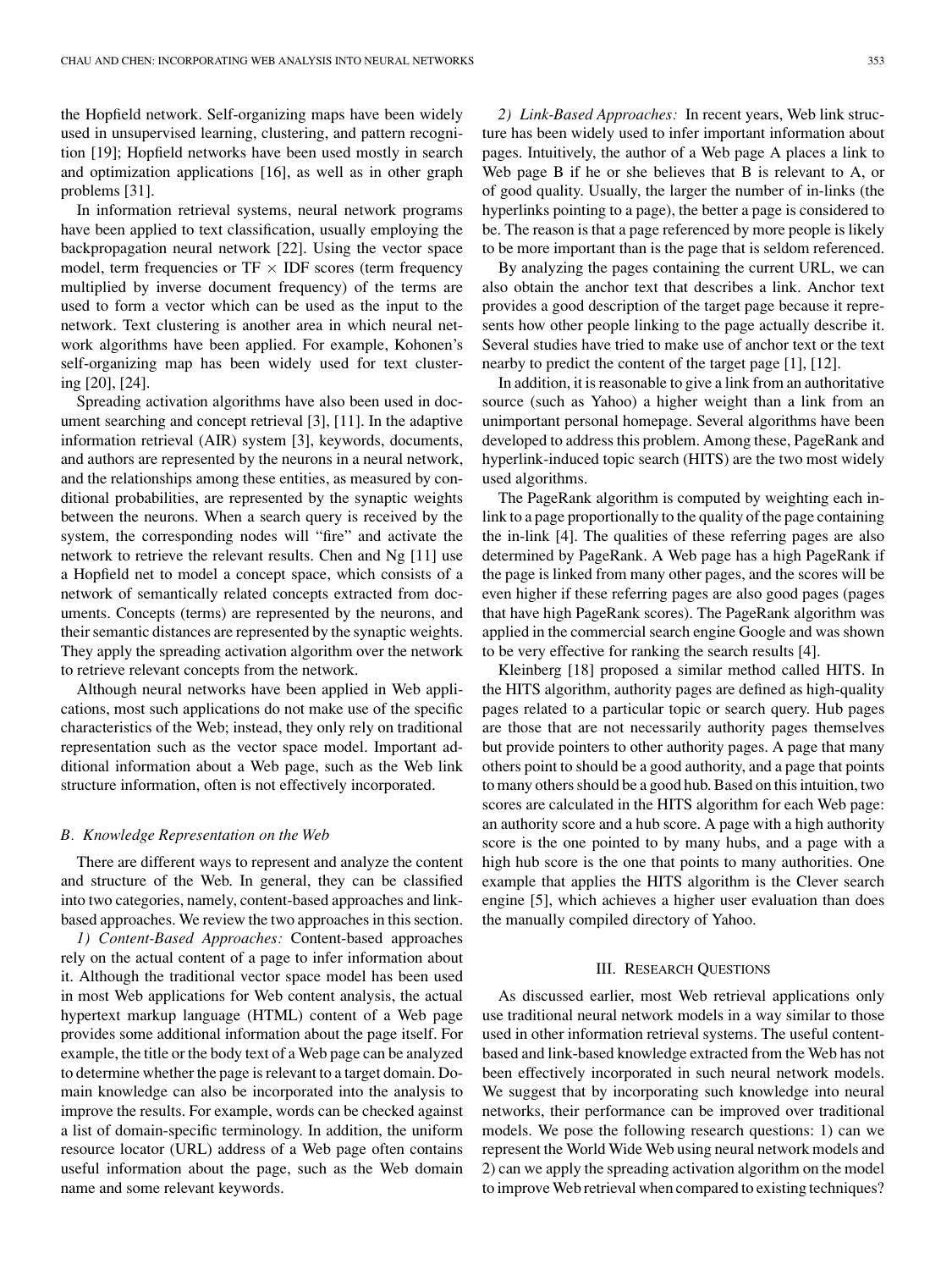## IV. PROPOSED MODEL

each neuron in the beginning, set at time  $t = 0$ , is defined as

# *A. Modeling the Web as a Hopfield Net*

While attempting to answer our research questions, we reviewed the various types of neural network models and identified the Hopfield net to be the most suitable for modeling the Web's characteristics. There are several reasons, which are as follows.

- 1) The Hopfield net represents a physical system in which the dynamics is dominated by a substantial number of locally stable states [16]. This is consistent with the dynamics of the Web where there are many Web communities (sets of Web pages with related content), which are stable in the sense that they have strong linkage among themselves, have high similarity in content, and spontaneously organize themselves into such state [13], [21].
- 2) These Web communities can often be identified by a small set of starting URLs [6]. Therefore, they also satisfy the collective properties of the Hopfield net model in which they are "content addressable memories," where an entire memory can be retrieved from any subpart of sufficient size.
- 3) The Web can be viewed as a large collection of distributed yet interconnected knowledge, which can be activated and retrieved by various algorithms. This is analogous to previous research in Hopfield net, where each neuron represents a conceptual meaning [11], [23].
- 4) The asynchronous parallel processing nature of the Hopfield net is similar to popular Web search systems, where Web crawlers or spiders are designed to connect to different Web sites and retrieve Web pages in parallel, either using multithreading or asynchronous network connection [4], [8], [15].
- 5) Hyperlinks on the Web are asymmetric, i.e., a link from page A to page B does not imply a link from B to A. This asymmetric linking characteristic is consistent with the learning model of an asymmetric Hopfield net—a Hopfield net model in which the strength of the link between two neurons is not symmetric. This asymmetric linking characteristic of the Web has made other neural network models such as a backpropagation network unsuitable. Also, the Hopfield net is preferred to perceptrons [27] in modeling the Web. The reason is that perceptrons can only deal with links in a "forward" direction (e.g.,  $A \rightarrow B$ ,  $B\rightarrow C$ ), but not a network with strong backward coupling  $(e.g., A \rightarrow B \rightarrow C, B \rightarrow A, C \rightarrow A)$  [16].

These similarities between the Hopfield net and the Web made it ideal to use an asymmetric Hopfield net to model the Web's structure.

## *B. Model*

We propose a model in which we incorporate the characteristics of the Web into the Hopfield net model. Based on the traditional Hopfield net, any given Web page  $p_i$  can be defined as a neuron  $i$  that represents the page. The activation score of

$$
\mu_i(0) = g(p_i) \tag{1}
$$

where  $g$  is a function that calculates a score of the Web page  $p_i$  based on its content. This function can be defined differently such that it can be tailored to the applications involved. A simple example is to define this function based on the number of terms in the Web page, which are considered relevant to an area of interest.

In addition to Web content, we also incorporate Web link characteristics into our model. The weight between the neurons i and j, denoted by  $T_{i,j}$ , is defined as follows:

$$
T_{i,j} = \begin{cases} 0, & \text{if there is no hyperlink from } p_i \text{ to } p_j \\ h(p_i, p_j), & \text{otherwise.} \end{cases} \tag{2}
$$

Similar to the function  $g$ , the function  $h$  represents the score of the link from  $p_i$  to  $p_j$  and is application-specific. For example, it can be defined as a function of the position of the link in the Web page, or the number of relevant terms in the anchor text. One should note that according to (2), we do not require  $T_{i,j}$  to be symmetric, i.e.,  $T_{i,j}$  does not necessarily equal to  $T_{j,i}$  in our model for any given  $i$  and  $j$ . In other words, the Hopfield net model used here is *asymmetric*.

It is also necessary to incorporate into the network the fact that Web pages that are pointed to by a lot of other pages are often considered important. Therefore, we define the activation score of a neuron i at time  $t > 0$  as follows:

$$
\mu_i(t) = f_s \left( \sum_{i \neq j} T_{j,i} \mu_j(t-1) \right). \tag{3}
$$

The summation term in (3) represents the weight of all the Web pages  $p_j$  that have a link pointing to URL  $p_i$  multiplied by the strength of the link, and  $f_s$  is a slightly modified sigmoidal function that normalizes the summation value into the interval  $[0,1)$ 

$$
f_s(x) = 2\left(\frac{1}{1 + e^{-x}} - 0.5\right). \tag{4}
$$

The network converges when the difference between the average activation scores at t and  $t - 1$  is not significantly different or when  $t$  is large enough.

In order to support searching in the network, we define a value  $V_i$  for each neuron to represent where the neuron should "fire" (i.e., activate) [26]. The neuron is firing if  $V_i = 1$  and not firing if  $V_i = 0$ 

$$
V_i = \begin{cases} 1, & \text{if } \mu_i(t) \ge \theta \\ 0, & \text{otherwise.} \end{cases}
$$
 (5)

As discussed, the activation score  $\mu_i(t)$  represents the strength of the page  $p_i$  inherited from its parent pages. If the strength is greater than a threshold  $\theta$ , then  $p_i$  should be activated and retrieved.

After all qualifying Web pages with  $V_i = 1$  have been activated, the activation score of each neuron is recalculated by incorporating the page content function  $q(p_i)$ 

$$
\mu_i(t') = f_s\left(\mu_i(t)g(p_i)\right). \tag{6}
$$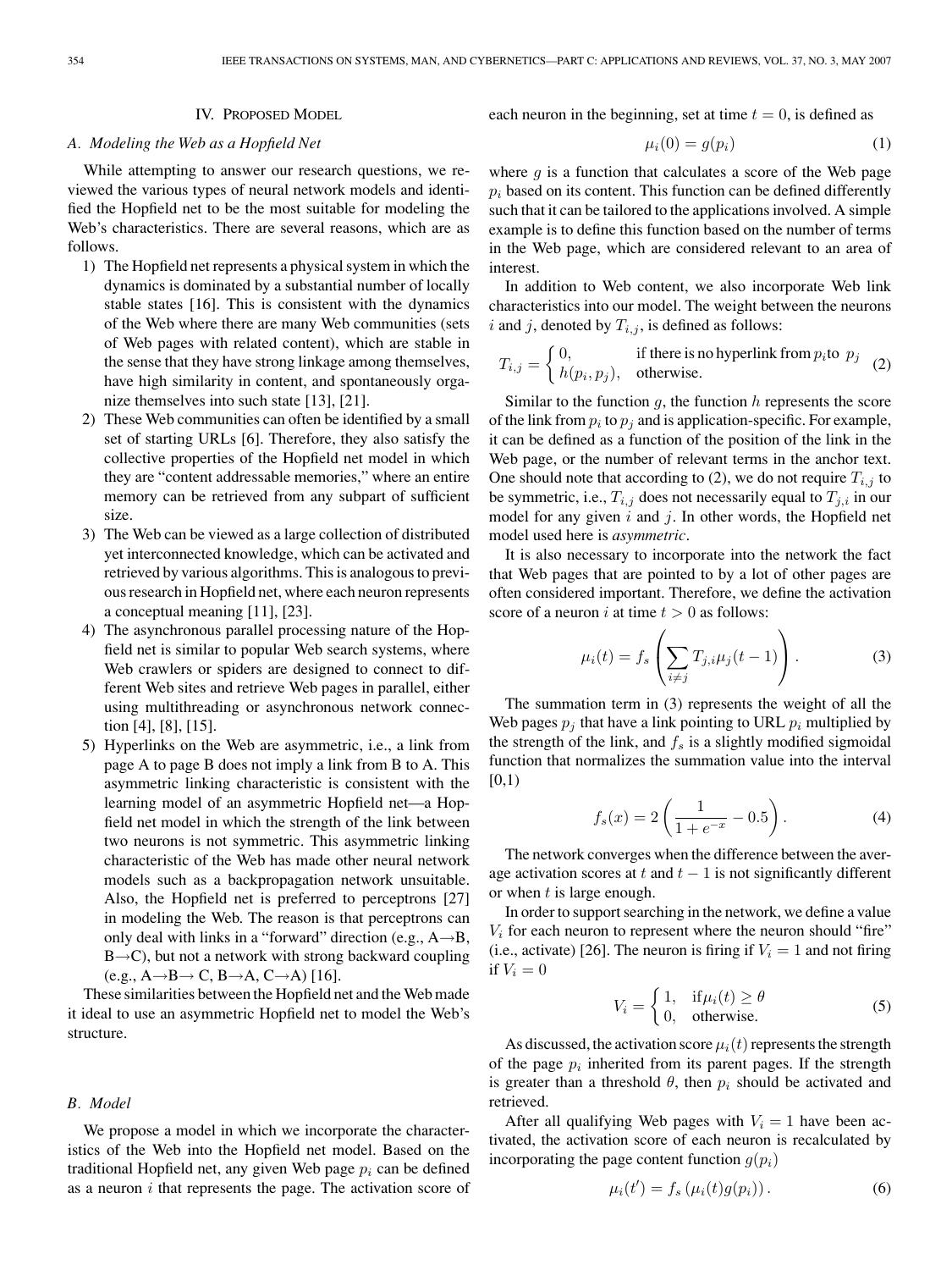A spreading activation algorithm can then be applied on the model to retrieve a set of documents from the Web in a specific domain, given some seed URLs defined by domain experts. We have adopted the spreading activation algorithm for Web retrieval and the pseudocode is as follows.

- 1) Let  $S$  be the set of seed URLs;
- 2)  $t = 0$  (iteration);
- 3)  $n = 0$  (number of pages retrieved);
- 4) for each URL  $u \in S$ ,
	- a) remove u from  $S$ ;
		- b) retrieve document  $p$  from the Web at address  $u$ ;
		- c)  $n = n + 1$ ;
		- d) initialize a neuron i and set  $\mu_i(0) = g(p_i)$ ;
- e) extract all URLs from Web page  $p$  and add to  $S$ ;
- 5) while  $(n <$  number of pages required);
	- a)  $t = t + 1$ ;
	- b) for each URL  $u \in S$ ;
		- i) remove  $u$  from  $S$ ;
		- ii) initialize a neuron i and calculate  $\mu_i(t)$ [based on (3)];
		- iii) if  $\mu_i(t) > \theta$ ;
			- retrieve document  $p$  from the Web at address u;
			- $n = n + 1;$
			- calculate  $\mu_i(t')$  [based on (6)];
			- extract all URLs from Web page  $p$  and add to S.

In step 5), the algorithm is looped until the number of pages visited has reached the required number. Alternatively, the stopping criteria can be defined based on  $t$  or the difference between the averages of  $\mu_i(t)$  and  $\mu_i(t-1)$ .

# *C. Characteristics of the Model*

The proposed model is different from the traditional Hopfield net model in several ways. First, the proposed model does not start with a random state. Instead of having a set of random values to initialize the network, the model starts with the page content score  $q(p_i)$  of a set of predefined Web pages (1). Second, we incorporate the hyperlink score function  $h(p_i, p_j)$  into the synaptic weights between the neurons (2). As mentioned, the function  $h$  can be defined based on metrics such as link position or anchor text, depending on the application need. Third, in the traditional Hopfield net model, the number of neurons is fixed, and all neurons are known at the beginning of activation algorithm. However, in our model, new nodes are explored throughout the process as new URLs are discovered in the existing Web pages. As a result, the search space grows continuously before it stabilizes. Lastly, we incorporate the content score of Web pages into the network during each iteration by combining it with the activation score (6).

Another area for discussion is the computational complexity involved. As the Web contains a large number of documents, the size of the Hopfield net can be very large. For a collection with  $n$ documents, one might expect that the Hopfield net would need to have n neurons and  $n^2$  synapses that link each neuron to every other neuron. This would be computationally very expensive. In practical applications, however, the computational requirement will be manageable. The reason is that each Web document has only a limited number of incoming links and outgoing links, thus, a neuron would only have a limited number of synapses; all other synapses can be given a weight of zero. Also, not all  $n$  neurons would be involved in a retrieval process; only those relevant would be involved. Therefore, although the whole structure is complex, searching within the structure can still be performed within a practical time limit. This is analogous to the functioning of the human brain, where a large number of neurons exist but processing is reasonably fast.

## V. EXPERIMENTAL STUDY

To demonstrate the effectiveness of the proposed model, we implemented it into a Web application and ran a simulation test to evaluate its performance. Specifically, we used the Hopfield net model for the Web and applied the spreading activation algorithm over the network to search for Web pages that are relevant to a given domain. The performance of the system was compared with two other Web search algorithms: 1) breadth-first search and 2) best-first search using PageRank. By considering the Web as a directed graph with a set of Web pages as vertices V and the directed links between Web pages as edges  $E$ , the PageRank score is calculated as follows [4]:

PageRank
$$
(p_i)
$$
 =  $(1-d) + d \sum_{j, \forall (j,i) \in E} \left( \frac{\text{PageRank}(p_j)}{c(p_j)} \right)$  (7)

where d is a damping factor between 0 and 1, and  $c(p_i)$  is the number of outgoing links in  $p_i$ . Content-based analysis was also used in the best-first search, where URLs that have been pointed to by some relevant anchor text will be visited first [12].

These two algorithms are popular in Web search applications and have been shown to achieve high levels of performance. The breadth-first search can often discover high-quality pages early on in a Web retrieval process because if a URL is relevant to a target domain, it is likely that the Web pages in its neighborhood are also relevant [28]. For the best-first search algorithm using PageRank, it has been shown to perform the best among various Web searching algorithms in a simulation experiment [12]. Therefore, these two algorithms were chosen as our benchmarks for comparison. We ran the experiment in the medical domain where information retrieval has been widely studied and various resources such as domain lexicon are readily available. In our experiment, the value of  $d$  in the PageRank algorithm was set to 0.90.

# *A. Customizing the Hopfield Net*

In order to customize the algorithm for Web page searching, we must define the page content score function  $g$  and the link score function  $h$  based on the application. For page content, we define the score function  $g$  of a Web page  $p_i$  based on its page title, textual content, and the links contained in the page. The title of each Web page is usually a good indicator of the content of the page. Therefore, we compare whether the title of a Web page contains any popular unwanted phrases (such as "job posting" and "contact us"). We define  $b(p_i)$  to be the number of unwanted words in the title of a Web page  $p_i$ . We define  $g(p_i)$  to be 0 if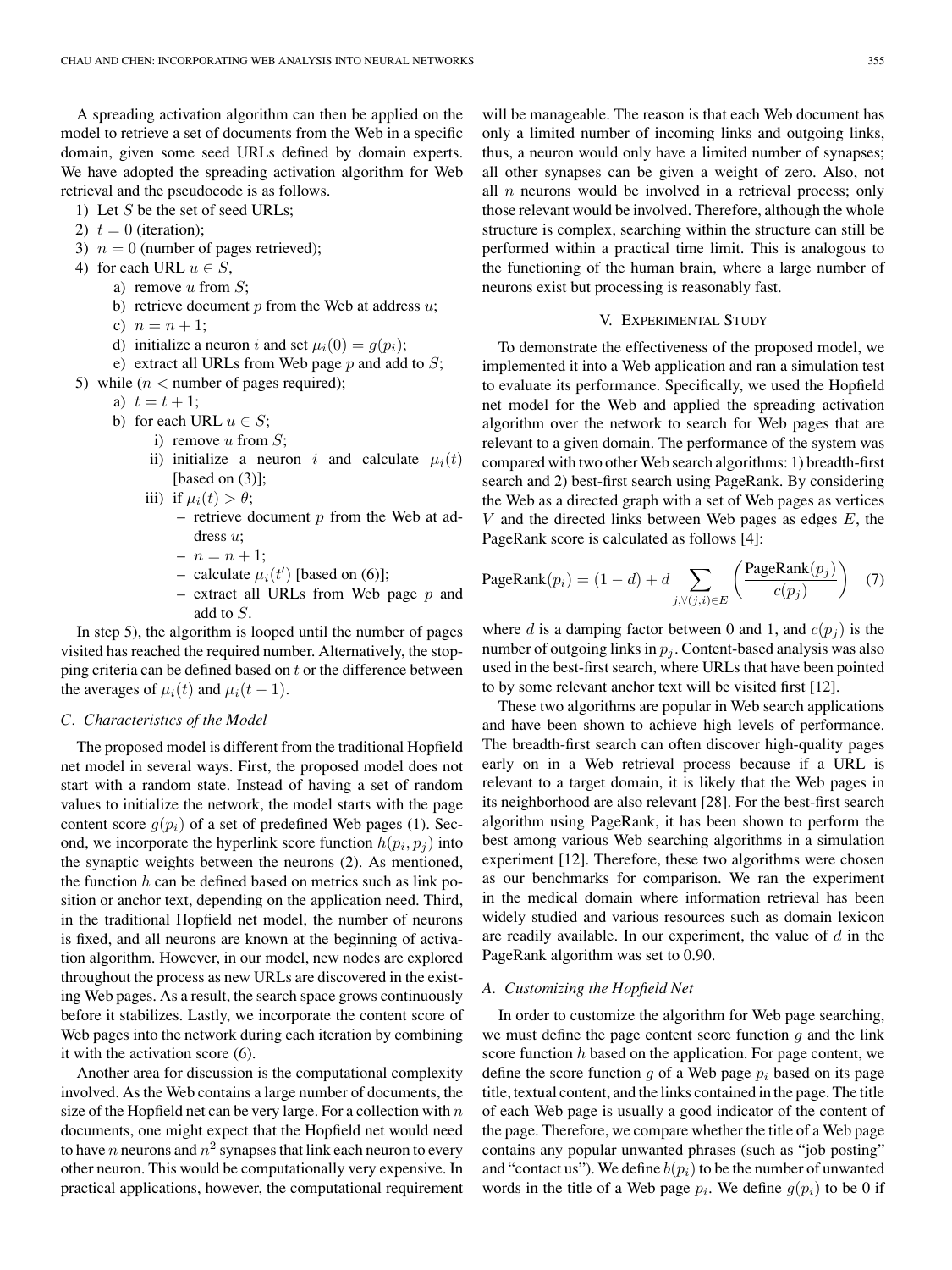$b(p_i)$  is greater than 0. Otherwise, we define the page content score to be the weighted average of two components. The first part measures how the page is similar to the medical domain. We first use the Arizona Noun Phraser [30] to extract key phrases from each document and we calculate the score based on the number of relevant phrases in the document that can be found in a medical lexicon [obtained from the Unified Medical Library System (UMLS)]. The second part measures the quality of the outgoing links in the Web page. A hyperlink with more medical phrases in its anchor text receives a higher score. We assign a weight  $w$  to the first part (relevance of content) and a weight of  $(1 - w)$  to the second part (relevance of out-links). The function g is thus defined as follows:

$$
g(p_i) = \begin{cases} 0, & \text{if } b(p_i) > 0\\ wf_{t,\alpha}(r(p_i)) + (1-w)f_{t,\alpha} \sum_j a(p_i, p_j), & \text{otherwise} \end{cases}
$$
(8)

where  $r(p_i)$  is the number of relevant phrases in the document that can be found in the medical lexicon and  $a(p_i, p_j)$  is the number of anchor text phrases in the link from  $p_i$  to  $p_j$  that can be found in the medical lexicon. Also,  $a(p_i, p_j)$  is zero if no phrases in the anchor text can be found in the medical lexicon or the link does not exist.

A linear normalization function  $f_t$  is used to normalize the score to the range from 0 to 1 based on a simple threshold logic [25]

$$
f_{t,\alpha}(x) = \max\left(\frac{x}{\alpha}, 1\right). \tag{9}
$$

Similar to the content score function, we define the link score function  $h(p_i, p_j)$  by matching the number of phrases in the anchor text in page  $p_i$  to  $p_j$  that are relevant medical pages. In addition, we also look at the Web host to see whether it is in the list of authoritative Web hosts that have been manually predefined by a medical expert. For example, the Web site of the National Library of Medicine is considered an authoritative Web site and, therefore, nodes that belong to this domain should be given a higher score. The function  $h$  is, then, simply defined as follows:

$$
h(p_i, p_j) = d(p_i) + a(p_i, p_j)
$$
 (10)

where  $d(p_i)$  is 1 if the URL of  $p_i$  is in the authoritative host list or 0 otherwise.

Based on some experimentation, the following parameters were used in our experiment:  $w = 0.80$ ,  $\alpha = 10$ , and  $\theta = 0.001$ .

# *B. Experimental Setup*

Because of the dynamic nature of the Web, we created a controlled environment for our experiments by taking a snapshot of a portion of the Web [7]. This ensured that our experiments would not be affected by changes in Web pages or variations in network traffic load. The snapshot was created by running a random-first search, which started with a set of five seed URLs in the medical domain and spread out in a random order. The five seed URLs were identified by a medical domain expert and included http://biomednet.com, http://ch.nus.sq, http://biomed.nus.sg/Cancer/, http://cancer.med.upenn.edu/, and http://bones.med.ohio-state.edu/hw/cardiology/index.html.

TABLE I SIMULATION RESULTS

| Algorithm                                | Precision | Time      |
|------------------------------------------|-----------|-----------|
|                                          | (P)       | (minutes) |
| <b>Hopfield Net Spreading Activation</b> | 0.400     | 12.6      |
| <b>Breadth-First Search</b>              | 0.363     | 12.7      |
| <b>Best-First Search</b>                 | 0.196     | 1183.6    |

The resulting testbed contained 1 040 388 Web pages and 6 904 026 links.

In our simulation, each search algorithm performed a "crawl" on the local testbed by starting with the same set of five seed URLs in the medical domain. Each algorithm used these five URLs as the seeds and followed their links recursively. All the three algorithms tried to retrieve Web pages that are relevant to the medical domain and avoided irrelevant pages. However, the order of visiting these pages would be different in each algorithm. Each algorithm ran continuously until 100 000 Web pages (no matter whether relevant or not) had been retrieved.

To compare the performances of the three algorithms, we measured the quality of each Web page visited using the notion of *Important Page* proposed in [12], which estimated a Web page's relevance to the given domain. We considered a Web page as an *Important Page* if the number of medical phrases divided by the total number of phrases found in the page was greater than a certain percentage.<sup>1</sup> Using this classification, the testbed in the current experiment contained 171 405 Important Pages. The precision performance of a search algorithm  $i$  is, thus, calculated as follows:

$$
P_i = \frac{n_i}{N} \tag{11}
$$

where  $n_i$  is the number of Important Pages retrieved by an algorithm, and  $N = 100000$  for all the three algorithms in our simulation.

# *C. Experimental Results*

The results are summarized in Table I. The spreading activation algorithm retrieved 40 014 Important Pages (40.0% of all pages visited) compared with 36 307 (36.3%) by the breadth-first search algorithm and 19 630 (19.6%) by the bestfirst search. The spreading activation algorithm also took the shortest amount of time in completing the task. The evaluation results demonstrated that Hopfield network searching that incorporates Web link structure analysis and page content analysis performed better than did traditional Web search algorithms, located domain-specific Web pages, and identified Web communities more effectively and efficiently. The fact that bad pages were filtered out also increased the precision rate of the algorithm.

In addition to the final collection, we are also interested in studying the performance of the algorithms during different stages of the process. Fig. 1 shows the total number of Important Pages visited throughout the process of each of the three algorithms. It can be seen that the Hopfield net algorithm consistently achieved the best performance during the process. The

<sup>&</sup>lt;sup>1</sup>The percentage used in our experiment was 1.86. A preliminary experiment showed that the error rate of this method is 5.0% on our testbed.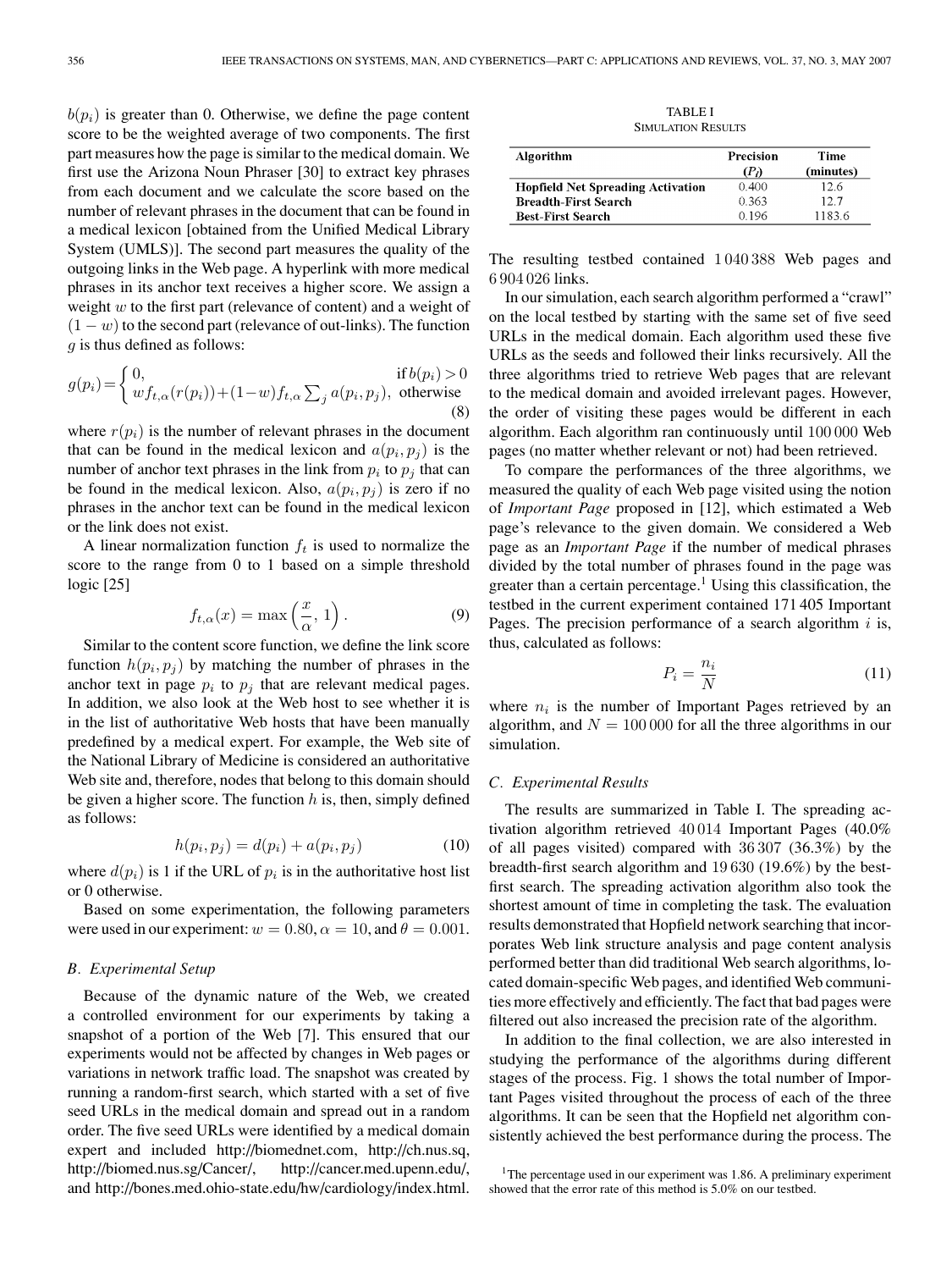

Fig. 1. Number of important pages visited at different stages of the search processes.

breadth-first search was slightly less effective than the Hopfield net most of the time, and the best-first search had the worst performance throughout the process.

The performance of the best-first search was rather unexpected because it had been anticipated to perform at least as well as the breadth-first search, which did not use any heuristics. After analyzing the data in detail, we found that the best-first search algorithm explored a lot of irrelevant nodes during the early stage of the search, because those nodes had high PageRank scores. For example, among the first 5000 nodes explored by the best-first search method, close to 70% of them (3464 nodes) were irrelevant, whereas the corresponding percentages for the spreading activation algorithm and the breadth-first search were 42.6% and 48.2%, respectively. One possible reason for the high percentage of irrelevant pages retrieved by PageRank is that it is not powerful when the number of pages is very small, as there would not be enough links for a good indication for authoritativeness of pages. As a result, the algorithm might have visited some irrelevant pages in the early stage of the run. These irrelevant nodes tended to point to other pages that were also irrelevant. Because of the recursive nature of the PageRank calculation, a large number of irrelevant pages got a high PageRank score and were explored before other pages. On the other hand, the Hopfield net spreading activation did not suffer from such problem because it incorporated Web link analysis and domainspecific content analysis into the design. The parallel and asynchronous exploration process of the Hopfield net also prevented the algorithm from exploring into irrelevant search space.

In terms of efficiency, the Hopfield net spreading activation algorithm is as fast as the simple breadth-first search algorithm. On the other hand, the PageRank-based best-first search process was significantly slower, mainly because of the heavy computational requirement of the PageRank method [4].

## VI. CONCLUSION AND FUTURE DIRECTIONS

In this paper, we have proposed a model to incorporate Web analysis into a special kind of neural network: The Web is modeled as an asymmetric Hopfield net, and the Web structure and content analysis are incorporated into the network through a new design of the network and two score functions. A simulation test was performed, and the proposed model performed better than did traditional Web search algorithms such as breadthfirst search and best-first search. The results demonstrated that the proposed approach is useful in modeling and searching in the Web. While the current model did not demonstrate a large improvement in performance, it would be interesting to study how the two score functions could be revised in order to improve the overall performance of the model for future applications.

As the proposed Hopfield model is domain-independent, it can be easily customized to search for domain-specific Web pages in other areas easily. This will be useful for building domain-specific search engines or Web search agents. For example, the model has been successfully used as the backend search algorithm for a medical Web search engine [7], [10]. Medical documents were collected automatically from the Web using the Hopfield net model, and the documents were used as the backend database of the system.

In general, the model can be applied to other retrieval problems where the nodes are linked to each other and such linkage can be measured. The content score function and the link score function can be customized easily depending on the nature of the application. For example, the model can be used in patent document retrieval where patent citation information can be used in the link score function.

Currently, we are also studying the use of the model in other Web applications. For example, we would like to investigate whether we can use the proposed model for Web page clustering as Hopfield net has been successfully used for clustering in other applications [23]. We also plan to study how the model can be used for search result ranking in a way similar to the PageRank and the HITS algorithms.

## ACKNOWLEDGMENT

The authors would like to thank the medical experts and the members of the University of Arizona Artificial Intelligence Lab who have contributed to this project, in particular H. Fan, M. Yin, Y. Fang, W. Wyzga, Y. Santoso, and G. Leroy. They would also like to thank the National Library of Medicine for making UMLS freely available to researchers and the editor and the anonymous reviewers for their useful comments and suggestions.

#### **REFERENCES**

- [1] E. Amitay, "Using common hypertext links to identify the best phrasal description of target web documents," presented at the ACM SIGIR'98 Post-Conf. Workshop Hypertext Inf. Retrieval Web, Melbourne, Australia, 1998.
- [2] P. Batista and M. J. Silva, "Web access mining from an on-line newspaper logs," presented at the 12th Int. Meet. Euro Work. Group Decis. Support Syst. (EWG-DSS 2001), Cascais, Portugal, May 2001.